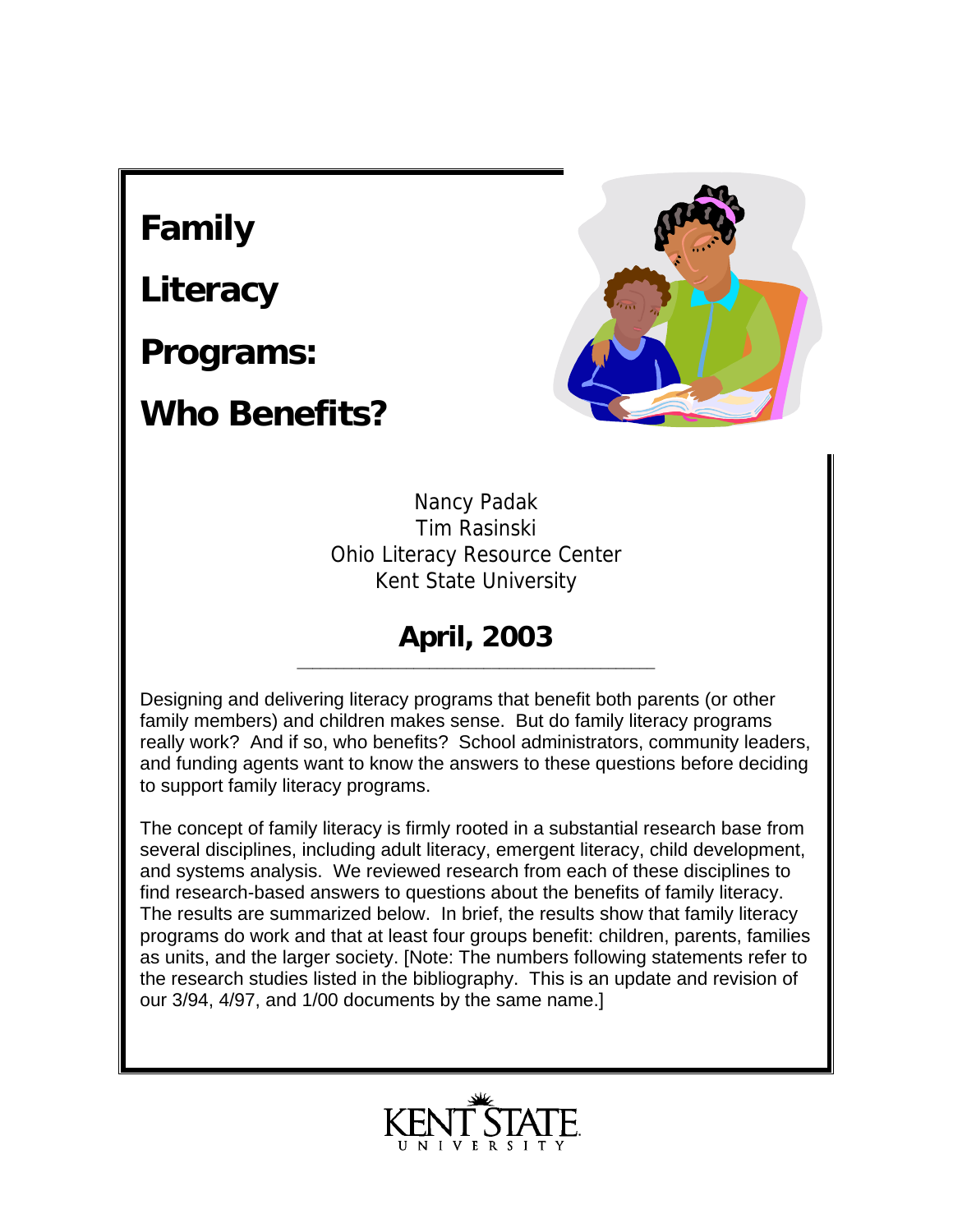### *CHILDREN* **BENEFIT FROM FAMILY LITERACY PROGRAMS**

- Children's achievement in school improves  $(1, 6, 17, 20, 33, 34, 37, 38, 43, 65, 66,$ 82, 83, 84, 90, 91). One review of 53 studies showed, beyond dispute, that student achievement results from increased parent involvement in education (33).
- Children attend school more regularly and are more likely to complete their educations (17, 37, 47, 51, 60, 61, 65, 88). This has been a persistent finding for more than 30 years.
- Children's general knowledge, including that measured by intelligence tests, improves (6, 34, 48, 65, 66, 79). One major research review found that the learning environment in the home accounts for more than half the variance in children's IQ scores (48).
- Children's oral language development accelerates (13, 44, 65, 75, 80, 83, 87). Reading aloud to children is the single most effective parent practice for enhancing language and literacy development (30).
- Children become more ready to attend school  $(3, 44, 78, 85, 90)$ .
- Children's overall reading achievement improves  $(8, 9, 18, 19, 21, 23, 24, 34, 35, 43, 45)$ 45, 50, 60, 62, 75). One study of more than 38,000 children found a relationship between literate home environments and reading achievement (24).
- Children's reading vocabulary improves  $(9, 13, 75, 79, 87)$ . Even Start children, for example, gain at double the expected rate on a standardized vocabulary measure (79).
- Children's phonemic awareness and decoding ability improves (10, 29, 65, 68). They become more able to recognize unknown words in print.
- Children's comprehension improves  $(8, 29, 44, 65, 89)$ . These separate factors vocabulary, decoding, and comprehension—combine to support overall achievement in reading.
- Children's writing improves  $(9, 21, 31, 75, 86, 87)$ .
- Children's math (21, 60) and science (63) achievement improve. Gains in these 3 areas—writing, math, and science—are particularly impressive because so few family literacy programs address these subjects.
- Children's social skills, self-esteem, and attitudes toward school improve  $(5, 8, 26, 10)$ 36, 45, 50, 60, 92). All these have the potential to support children throughout their lives.
- Children are healthier (28, 36, 74). Aside from its general importance, good health is related to higher achievement in school.
- ESL children and their parents learn English  $(8, 18, 39, 41, 69)$ .
- Children's understanding of print (forms and functions) grows (68).
- Children's motivation to read increases (8).

# KAAN KAAN KAAN KAAN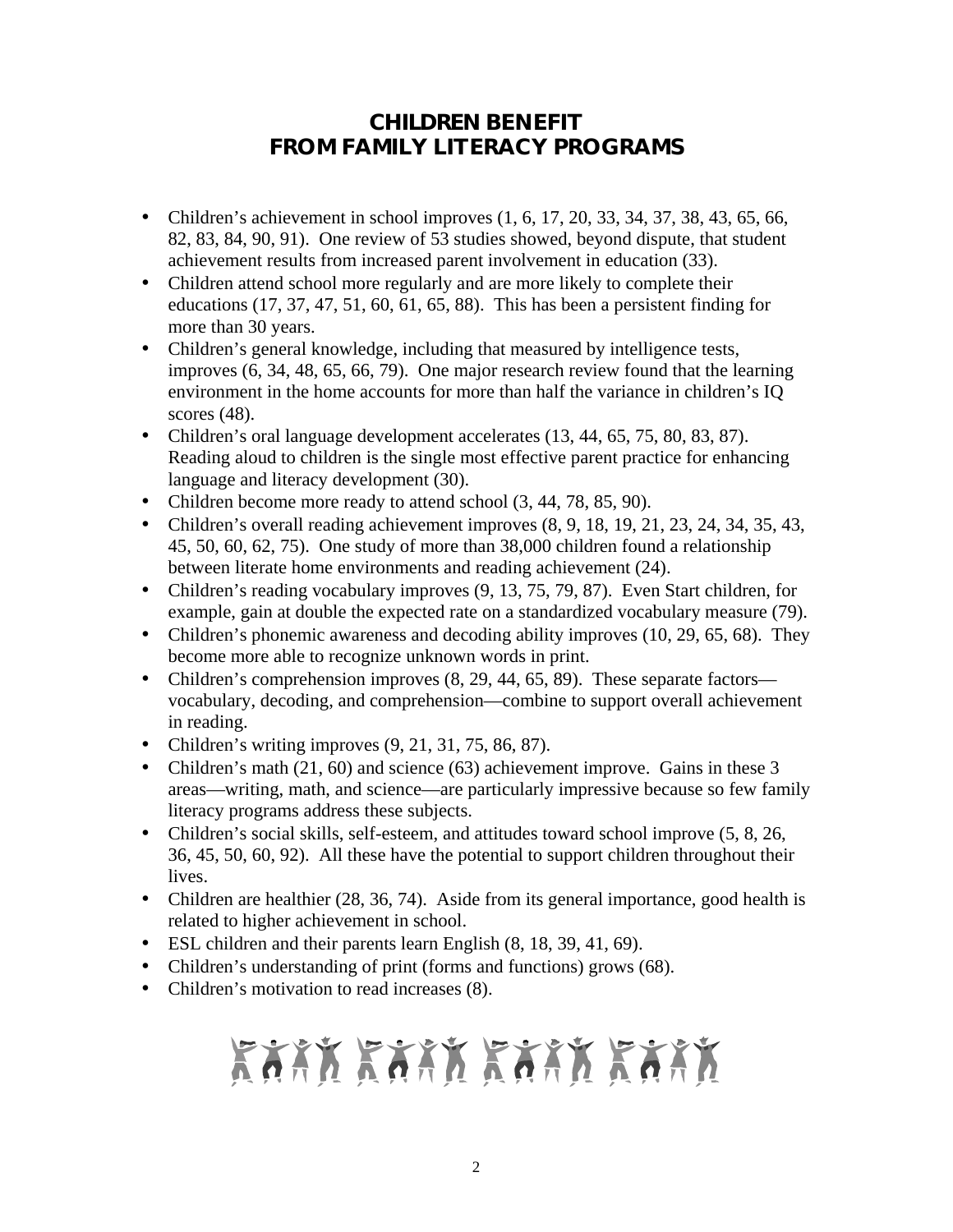#### *PARENTS* **BENEFIT FROM FAMILY LITERACY PROGRAMS**

- Parents persist in family literacy programs longer than in other types of adult literacy programs. Those who persist have more opportunity to learn (2, 4, 30, 32, 36, 52, 54, 56, 58, 59, 64, 65, 66, 72, 88, 93).
- Parents' attitudes about education improve; the value they perceive in education increases (2, 9, 23, 54, 59, 66, 79, 84).
- Parents' reading achievement increases (21, 30, 41, 44, 56, 64, 66, 71, 78, 85, 90, 92, 93). This finding, which is one of the most persistent in the research, also applies to English for Speakers of Other Languages (ESOL) parents (8, 18, 39, 41, 69).
- Parents' writing ability improves  $(21, 30, 50, 65, 71, 78, 85, 90)$ .
- Parents' math  $(21, 65, 71, 78, 85, 90)$  and science  $(63)$  knowledge increases. This is especially true when family literacy programs include focus on these areas.
- Parents' knowledge about parenting options and child development increases (30, 41, 44, 65, 66, 85, 93). For example, parents in one project became more confident about their abilities to foster their children's positive development (93).
- Parents' social awareness and self-advocacy increases  $(9, 55, 73)$ .
- Parents enhance their employment status or job satisfaction (7, 36, 59, 65, 77, 79, 90). Several large-scale studies, including the national Even Start evaluation, have shown this to be the case.







### *FAMILIES* **BENEFIT FROM FAMILY LITERACY PROGRAMS**

- Families learn to value education  $(1, 5, 18, 26, 36, 38, 57, 59, 65, 67)$ . This finding has emerged from studies of children, parents, and families.
- Families become more involved in schools  $(1, 19, 23, 33, 60, 65, 67)$ . Family involvement in schools leads to better achievement for children (33).
- Families become emotionally closer  $(1, 5, 25, 30, 36, 44, 49, 50, 53, 63)$ , which creates a more supportive home environment (9).
- Families read more and engage in more literate behaviors at home  $(8, 25, 26, 27, 36, 10)$ 40, 41, 52, 63, 64, 65, 88).
- Families build foundations for lifelong learning (12, 70).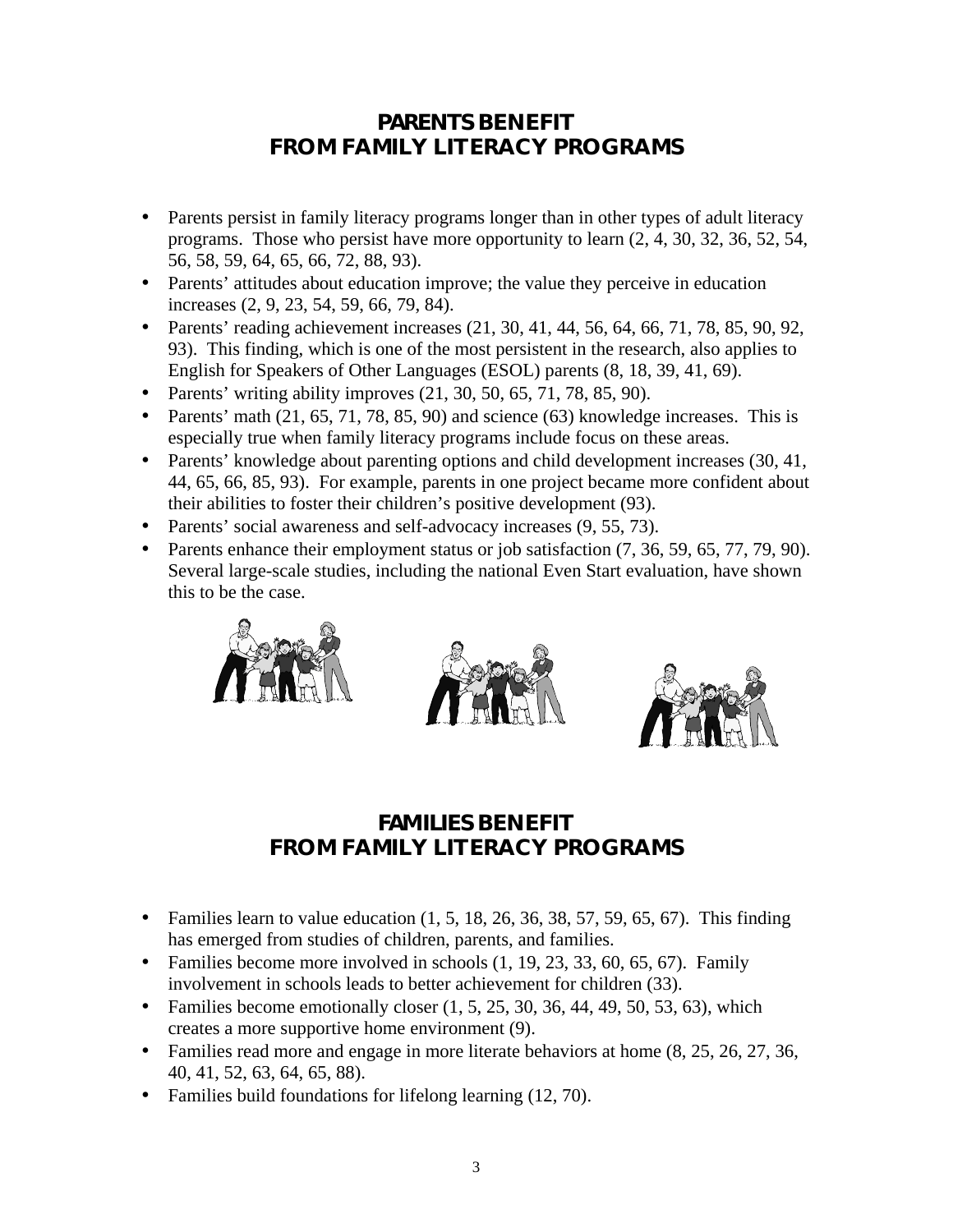#### *SOCIETY* **BENEFITS FROM FAMILY LITERACY PROGRAMS**

Parents persist in family literacy programs, and persistence leads to literacy achievement, which in turn can influence broader economic and social issues. In particular, family literacy programs positively affect (or have the potential to affect) several major social problems:

- Nutrition and health problems  $(20, 28, 49, 81, 84)$ .
- Low school achievement and high school dropout rates  $(7, 30, 59)$ .
- Teen parenting  $(7, 46, 59, 81)$ .
- Joblessness and welfare dependency  $(7, 20, 22, 59, 65, 77, 81)$ .
- Social alienation (1, 18, 54, 67, 81).
- Home and community violence (81).



**Family literacy programs** do work, and their benefits are widespread and significant. The existing body of research points to the enormous potential of high quality family literacy programs to influence the lives of parents and children positively through family support and education.

#### **Family Literacy Resource Information**

Ohio Literacy Resource Center <http://literacy.kent.edu>

EUREKA! Database Resource <http://literacy.kent.edu/eureka/>

(also links from OLRC site)

ODE Center for Students,

**Family CLRC** publications <http://literacy.kent.edu/Oasis/Pubs/pubs.html> Family Literacy Resource Notebook <http://literacy.kent.edu/Oasis/famlitnotebook>

*LINCS* Special Collections: Family Literacy www.nifl.gov/lincs/collections/collections.html

Families and Communities www.ode.state.oh.us/students-families-communities/



Research 1 – 1100 Summit St., Kent State University, P.O. Box 5190, Kent, OH 44242 Phone: 800-765-2897 Email: olrc@literacy.kent.edu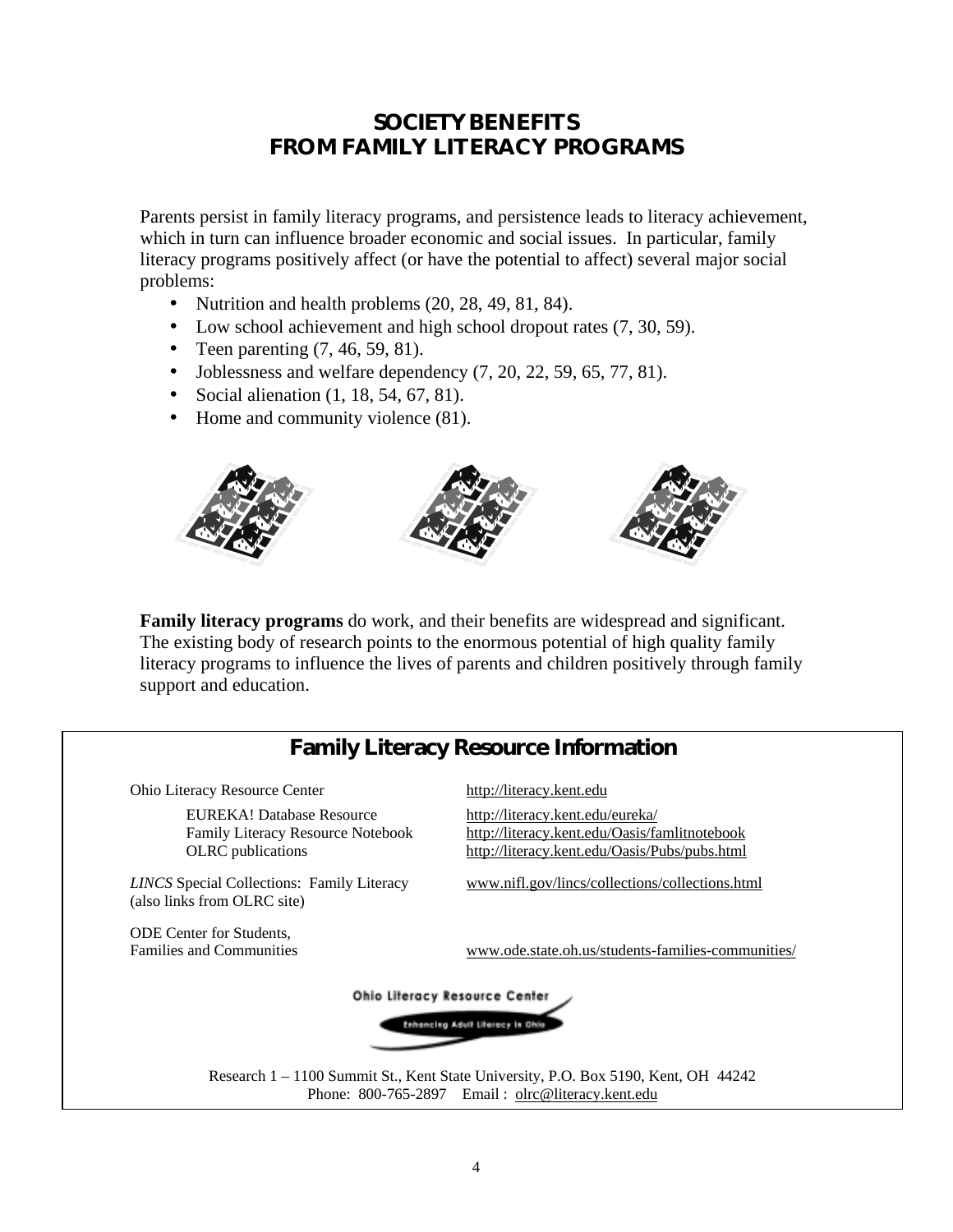#### **REFERENCES**

- 1. Anderson, J.E. (1994). *Families learning together in Colorado: A report on family literacy.* Denver: Colorado State Department of Education, Office of Adult Education. (ERIC Document Reproduction Service No. ED 395 015)
- 2. Baird, I. (1991, October). *How some low income women view learning as they prepare for the workforce: A comparative case study.* Paper presented at the meeting of the American Association of Adult and Continuing Education, Montreal. (ERIC Document Reproduction Service No. ED 348 532)
- 3. Baker, A., Piotrkowski, C., & Brooks-Gunn, J. (1998). The effects of the Home Instruction for Preschool Youngsters (HIPPY) on children's performance at the end of the program and one year later. *Early Childhood Research Quarterly, 13*, 571-588.
- 4. Balmuth, M. (1986). *Essential characteristics of adult literacy programs: A review and analysis of the research.* (ERIC Document Reproduction Service No. ED 273 823)
- 5. Bandura, A., Barbaranelli, C., Caprara, G., & Pastorelli, C. (1996). Multifaceted impact of self-efficacy beliefs on academic functioning. *Child Development, 67,* 1206-1222.
- 6. Benjamin, L.A. (1993). *Parents' literacy and their children's success in school. Recent research, promising practices, and research implications.* Washington, DC: Office of Educational Research and Improvement. (ERIC Document Reproduction Service No. ED 363 441)
- 7. Berlin, G., & Sum, A, (1988). *Toward a more perfect union: Basic skills, poor families, and our economic future.* New York: Ford Foundation. (ERIC Document Reproduction Service No. ED 297 037)
- 8. Blum, I.H., Koskinen, P.S., Tennant, N., Parker, E.M., Staub, M., & Curray, C. (1995). Using audiotaped books to extend classroom literacy instruction into the homes of second language learners. *Journal of Reading Behavior, 27*, 535-563.
- 9. Brooks, G., Gorman, T., Harman, J., Hutchinson, D., Kinder, K., Moor, H., & Wilkin, A. (1997). Family literacy lasts: The NFER follow-up study of the Basic Skills Agency's demonstration programmes. (ERIC Document Reproduction Service No. ED 419 159)
- 10. Burgess, S. (1999). The influence of speech perception, oral language ability, the home literacy environment, and prereading knowledge on the growth of phonological sensitivity: A 1-year longitudinal study. *Reading Research Quarterly, 34*, 400-402.
- 11. Carlin, C. (Ed.). (1995, May). *Literacy Practitioner. Family literacy issue.* Buffalo, NY: Literacy Volunteers of America.
- 12. Cerny, R. (2000). Family literacy programs: Joint projects of the programs and services departments. *Journal of Youth Services in Libraries, 13*(2), 27-29.
- 13. Chall, J., & Snow, C. (1982). *Families and literacy: The contributions of out-of-school experiences to children's acquisition of literacy.* (ERIC Document Reproduction Service No. ED 234 345)
- 14. Chandler, J., et al. (1983). *Parents as teachers: Observations of low-income parents and children in a homework-like task.* (ERIC Document Reproduction Service No. ED 231 812)
- 15. Clark, R. (1983). *Family life and school achievement: Why poor black children succeed or fail.* Chicago: University of Chicago Press.
- 16. Cochran, M., & Henderson, C. (1986). *Family matters: Evaluation of the parental empowerment program.* (ERIC Document Reproduction Service No. ED 262 862)
- 17. Coleman, J. (1966). *Equality of educational opportunity.* Washington, DC: US Government Printing Office.
- 18. Cooter, R.B., Marrin, P., & Mills-House, E. (1999). Family and community involvement: The bedrock of reading success. *The Reading Teacher, 52*, 891-896.
- 19. Corno, L. (1980). Individual and class level effects of parent-assisted instruction in classroom memory support strategies. *Journal of Educational Psychology, 72,* 278-292.
- 20. (Undated). *Creating an upward spiral of success.* Louisville, KY: National Center for Family Literacy.
- 21. Darling, S., & Hayes, A. (1989). *Breaking the cycle of illiteracy: The Kenan family literacy model program.* Louisville, KY: National Center for Family Literacy.
- 22. DeBruin-Parecki, A., Paris, S., & Siedenburg, J. (1997). Family literacy: Examining practice and effectiveness. *Journal of Adolescent and Adult Literacy, 40*, 596-605.
- 23. Duff, R., & Adams, M. (1981). Parents and teachers: Partners in improving reading skills. *The Clearinghouse, 54,* 207-209.
- 24. Foertsch, M. (1992). *Reading in and out of school: Factors influencing the literacy achievement of American students in grades 4, 8, and 12 in 1988 and 1990.* (ERIC Document Reproduction Service No. ED 341 976)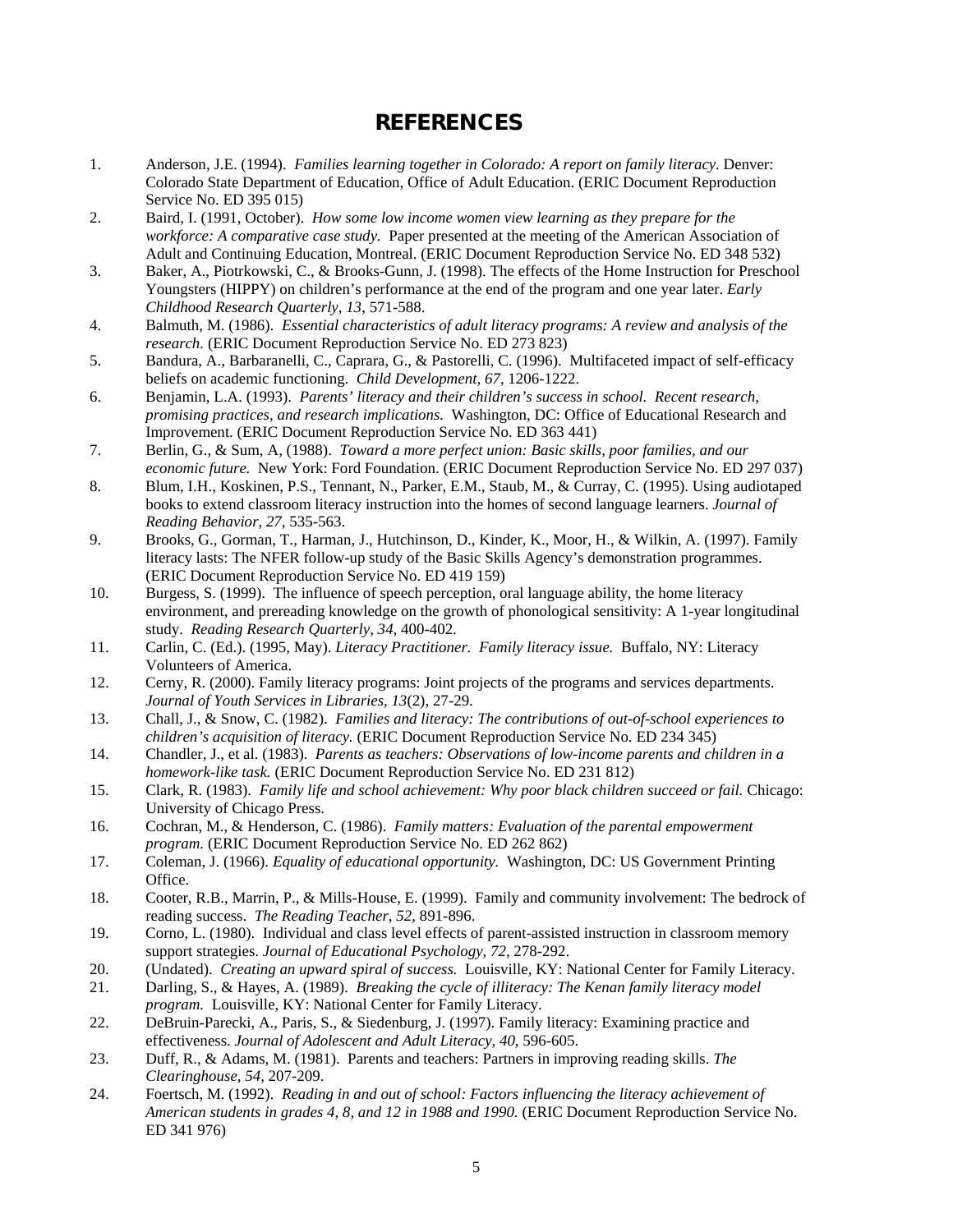- 25. Fox, B., & Wright, M. (1997). Connecting school and home literacy experiences through cross-age reading. *The Reading Teacher, 50*, 396-403.
- 26. Genisio, M. (1996). Breaking barriers with books: A fathers' book-sharing program from prison. *Journal of Adolescent and Adult Literacy, 40*, 92-101.
- 27. Genisio, M., Bruneau, B., & Casberger, R. (1998). What goes on at school? A teachers' focus group develops a two-step plan to communicate about emergent literacy practice. *The Reading Teacher, 51,* 514-518.
- 28. Goodson, B., Swartz, J., & Milsap, M. (1990). *Working with families: Promising programs for disadvantaged parents to support their children's learning.* Cambridge, MA: Abt Associates.
- 29. Greer, E., & Mason, J. (1988), *Effects of home literacy on children's recall* (Tech. Rep. No. 420). Urbana, IL: Center for the Study of Reading, University of Illinois.
- 30. Handel, R., & Goldsmith, E. (1988). Intergenerational literacy: A community college program. *Journal of Reading, 32,* 250-256.
- 31. Heath S. (1980). The functions and uses of literacy. *Journal of Communication, 30,* 123-133.
- 32. Heathington, B., Boser, J., & Satter, T. (1984). Characteristics of adult beginning readers who persisted in a volunteer tutoring program. *Lifelong Learning,* 7, 20-28.
- 33. Henderson, A. (1988). Parents are a school's best friend. *Phi Delta Kappan,* 70, 148-153.
- 34. Henderson, A., & Berla, N. (Eds.). (1994). *A new generation of evidence: The family is critical to student achievement.* Washington, DC: National Committee for Citizens in Education. (ERIC Document Reproduction Service No. ED 375 968)
- 35. Hewison, J., & Tizard, J. (1980). Parental involvement and reading attainment. *The British Journal of Educational Psychology, 50,* 209-215.
- 36. Iglitzen, L., & Wanderschneider, M. (1994). *Washington state Even Start 1993-94: Final evaluation, A report to the Office of Adult Literacy.* Olympia, WA: Washington State Board for Community and Technical Colleges. (ERIC Document Reproduction Service No. ED 378 411)
- 37. Kagitcibasi, C. (1997). The Turkish early enrichment project and the mother-child education program. *Journal of Adolescent and Adult Literacy, 41*, 70-72.
- 38. Kirsch, I., & Jungeblut, A. (1986). *Literacy: Profiles of America's young adults.* Princeton, NJ: National Assessment of Educational Progress.
- 39. Koskinen, P., et al. (1999). Shared reading books and audiotapes: Supporting diverse students in school and at home. *The Reading Teacher, 52*, 430-444.
- 40. Krol-Sinclair, B. (1996). Connecting home and school literacies: Immigrant parents with limited formal education as classroom storybook readers. In D. Leu, C. Kinzer, & K. Hinchman (Eds.), *Literacies for the 21st century: Research and practice* (pp. 270-283). Chicago: National Reading Conference.
- 41. Lanteigne, B., & Schwarzer, D. (1997). The progress of Rafael in English and family reading: A case study. *Journal of Adolescent and Adult Literacy, 41*, 36-45.
- 42. Laosa, L. (1978). Maternal teaching strategies in Chicano families of varied educational and socioeconomic levels. *Child Development, 49,* 1129-1135.
- 43. Leffert, S.W., & Jackson, R.M. (1998). The effect of the home environment on the reading achievement of children with low vision. *Journal of Visual Impairment and Blindness, 92,* 293-301.
- 44. Leitner, D. (1999). *Nevada Even Start family literacy projects: 1998-99. Final evaluation report.* (ERIC Document Reproduction Service No. ED 441230)
- 45. Lengyel, J., & Baghban, M. (1980). *The effects of a family reading program and SSR on reading achievement and attitude.* (ERIC Document Reproduction Service No. ED 211 925)
- 46. Lewis, A. (1992). *Helping young urban parents educate themselves and their children.* (ERIC Document Reproduction Service No. ED 355 314)
- 47. Mansbach, S. (1993). *A series of solutions and strategies: Family literacy's approach to dropout prevention,* Clemson, SC: National Dropout Prevention Center at Clemson University. (ERIC Document Reproduction Service No. ED 358 284)
- 48. Marjoribanks, K. (1972). Environment, social class, and mental abilities. *Journal of Educational Psychology, 63,* 103-109.
- 49. Mitchell, A,. Weiss, H., & Schultz, T. (1993). *Evaluating educational reform: A review of research on early childhood education, family support and parent education, and collaboration.* Alexandria, VA: National Association of State Boards of Education.
- 50. Morrow, L.M., & Young, J. (1997). A family literacy program connecting school and home: Effects on attitude, motivation, and literacy achievement. *Journal of Educational Psychology, 89*, 736-742.
- 51. Morrow, L., Tracey, D., & Maxwell, C. (1995). *A survey of family literacy in the United States*. Newark, DE: International Reading Association.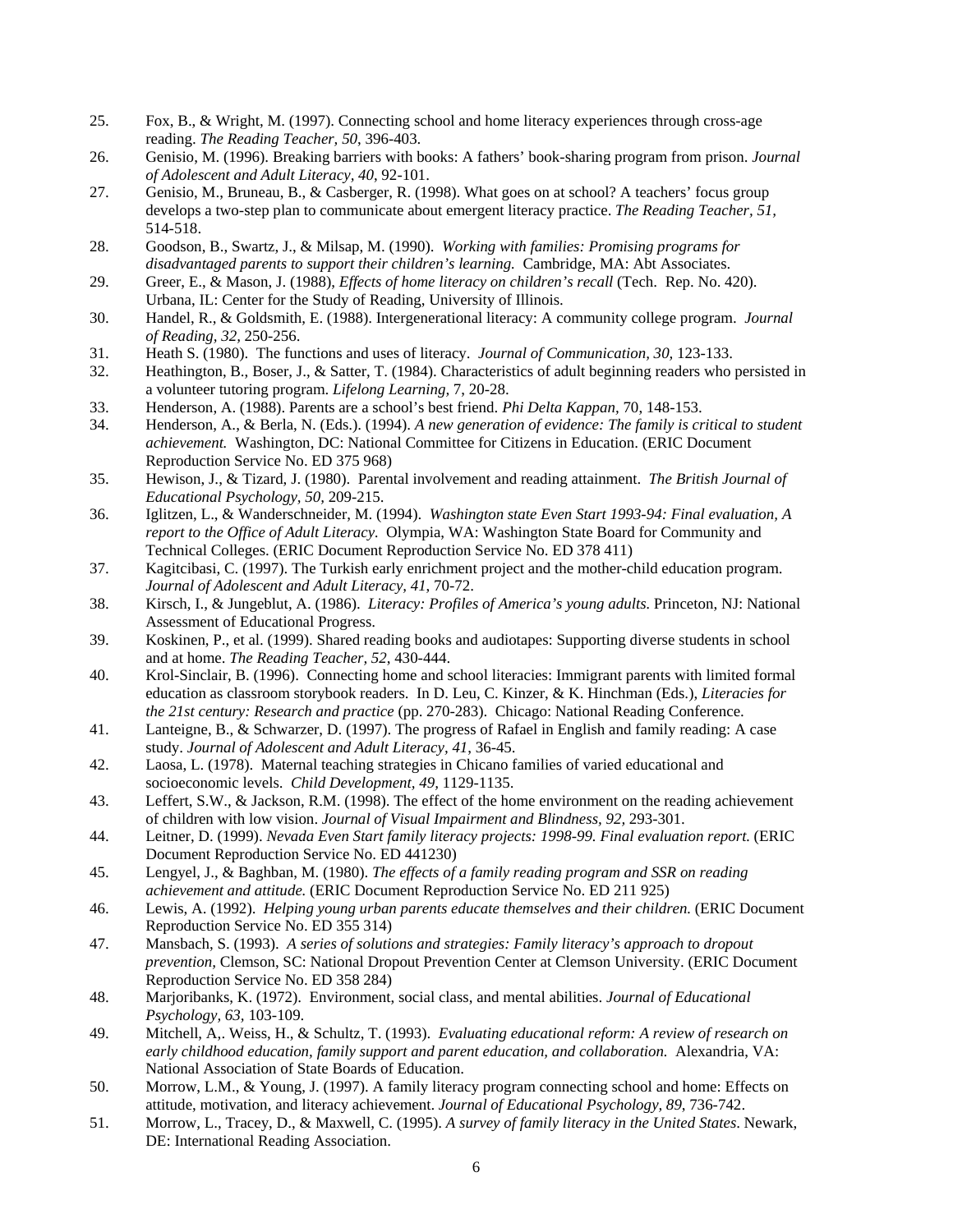- 52. Neuman, S. (1995)*. Families reading together: Adult education students and their preschool children.*  Philadelphia, PA: Pennsylvania State Department of Education, Bureau of Adult Basic and Literacy Education. (ERIC Document Reproduction Service No. ED 395 106)
- 53. Neuman, S. (1997). Children engaging in storybook reading: The influence of access to print resources, opportunity, and parental interaction. *Early Childhood Research Quarterly, 11*, 495-514.
- 54. Neuman, S.B., Celano, D., & Fischer, R. (1996). The children's literature hour: A social-constructivist approach to family literacy. *Journal of Literacy Research, 28*, 499-523.
- 55. Neuman,, S., Caperelli, B.J., & Kee, C. (1998). Literacy learning, a family matter. *The Reading Teacher, 52*, 244-252.
- 56. Nickse, R. (1989). *The noises of literacy: An overview of intergenerational and family literacy programs.*  (ERIC Document Reproduction Service No. ED 308 415)
- 57. Nickse, R. (1990a). *Family and intergenerational literacy programs.* Columbus, OH: ERIC Clearinghouse on Adult, Career, and Vocational Education.
- 58. Nickse, R. (1990b). Family literacy programs: Ideas for action. *Adult Learning,* 1(5), 9-13, 28-29.
- 59. Nickse, R., Speicher, A., & Buchek, P. (1988). An intergenerational adult literacy project: A family intervention/prevention model. *Journal of Reading, 31,* 634-642.
- 60. Nurss, J., Mosenthal, P., & Hinchman, K. (1992). *Blalock FIRST: A collaborative project between Georgia State University and the Atlanta Public Schools, Final report.* (ERIC Document Reproduction Service No. ED 355 408)
- 61. Office of Educational Research and Improvement. (1992). *Newsletter.* Washington, DC: USDE/OERI.
- 62. O'Rourke, W. (1979). Are parents an influence on adolescent reading habits? *Journal of Reading, 22,*  340-343.
- 63. Ostlund, K., Gennaro, E., & Dobbert, M. (1985). A naturalistic study of children and their parents in family learning courses in science. *Journal of Research in Science Teaching, 22,* 723-741.
- 64. Paratore, J. (1993). An intergenerational approach to literacy: Effects on the literacy learning of adults and on the practice of family literacy. In D. Leu & C. Kinzer (Eds.), *Examining central issues in literacy research, theory, and practice* (pp. 83-92). Chicago: National Reading Conference.
- 65. (1996). *The power of family literacy.* Louisville, KY: National Center for Family Literacy.
- 66. Philliber, W., et al. (1996). Consequences of family literacy for adults and children: Some preliminary findings. *Journal of Adolescent and Adult Literacy, 39*, 558-565.
- 67. Popp, R. (1991). *Past and present educational experiences of parents who enrolled in Kenan Trust Family Literacy programs.* (ERIC Document Reproduction Service No. ED 340 874)
- 68. Purcell-Gates, V. (1996). Stories, coupons, and the *TV Guide*: Relationships between home literacy experiences and emergent literacy. *Reading Research Quarterly, 31*, 406-428.
- 69. Quintero, E. (1999). The new faces of Head Start: Learning from culturally diverse families. *Early Education and Development, 10*, 475-497.
- 70. Richgels, D., & Wold, L.S. (1998). Literacy on the road: Backpacking partnerships between school and home. *The Reading Teacher, 52*, 18-29.
- 71. Rodriquez-Brown, F., Li, R., & Albom, J. (1999). Hispanic parents' awareness and use of literacy-rich environments at home and in the community. *Education and Urban Society, 32*, 41-57.
- 72. Roe, S. (1998-99). *Increasing positive outcomes in GED classes through family literacy programs*. Harrisburg, PA: Department of Education, Bureau of Adult Basic and Literacy Education. (ERIC Document Reproduction Service No. ED 440 231)
- 73. Roth, J., Myers-Jennings, C., & Stowell, D. (1997). How integration of services facilitates family literacy. *Journal for a Just and Caring Education, 3,* 418-432.
- 74. Schorr, L., & Schorr, D. (1988). *Within our reach: Breaking the cycle of disadvantage.* New York: Doubleday.
- 75. Senechal, M., LeFevre, J., & Thomas, E. (1998). Differential effects of home literacy experiences on the development of oral and written language. *Reading Research Quarterly, 33*, 96-116.
- 76. Sinclair, R. (1980). *A two-way street: Home-school cooperation in curriculum decision making.* Boston: Institute for Responsive Education.
- 77. Solorzano, R. (1989). *Analysis of learner progress from the second learning cycle of the CALPEP field test: A report to the California state libraries.* Pasadena, CA: Educational Testing Service.
- 78. St. Pierre, R., Ricciuti, A., & Creps, C. (2000). *Synthesis of local and state Even Start evaluations*. Washington, DC: U.S. Department of Education.